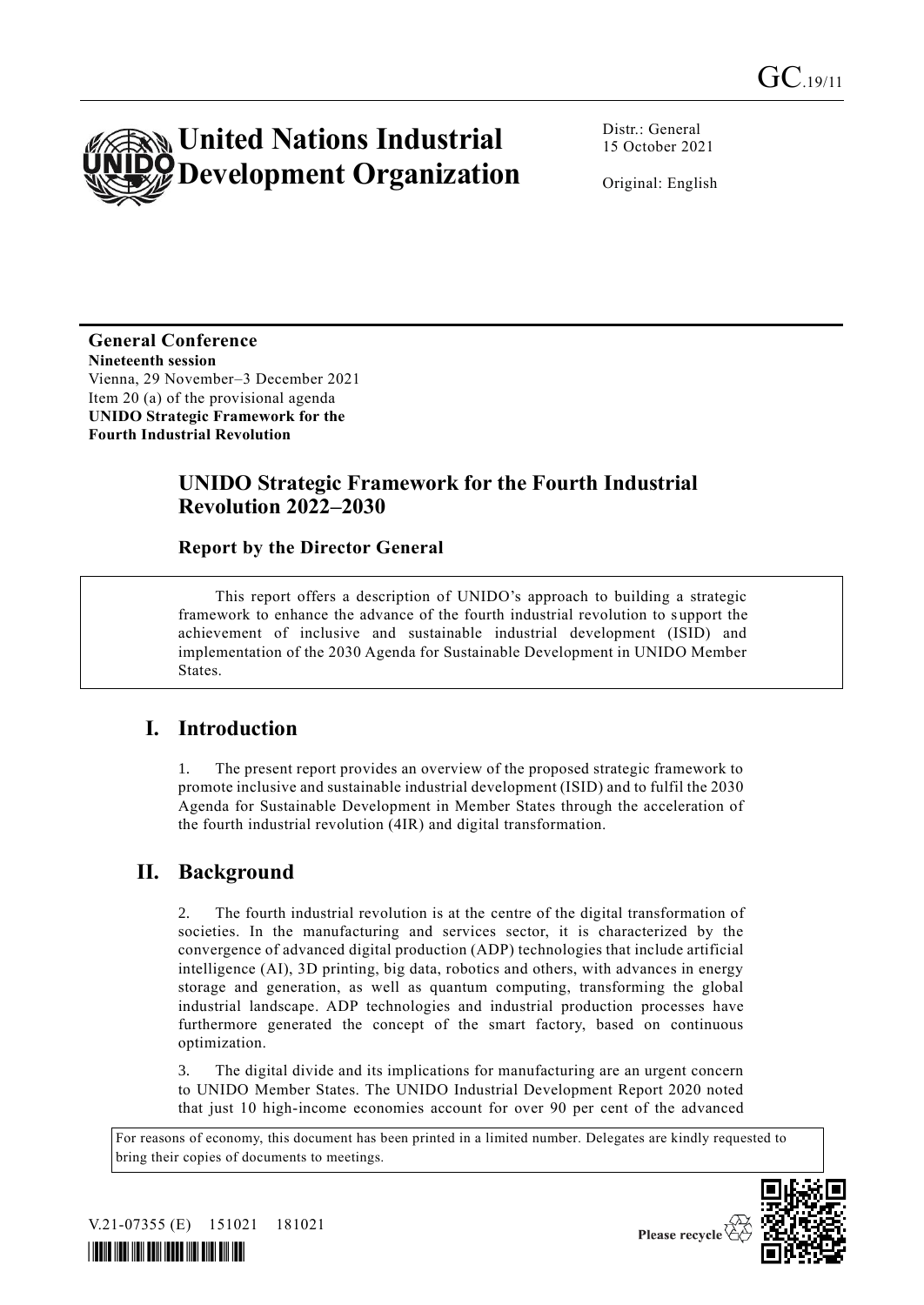innovation patents and around 70 per cent of the exports associated with ADP technologies. Meanwhile, 88 developing economies located in the global South play little or no role in 4IR. This underlying structural issue has been magnified by the COVID-19 pandemic and the disruptions in global value chains as well as cross-border manufacturing.

4. Manufacturing has been vital in tackling the COVID-19 pandemic by, inter alia, reorganizing production systems in firms, repurposing industrial facilities towards essential goods in the healthcare sector, ensuring availability of food and other basic consumer goods and supporting innovations such as testing kits to enable contact tracing and identification.

5. As the post-pandemic period approaches, some global trends have been identified among multinational firms choosing to avoid global risk by prioritizing local production, customization and intra-regional trade over global value chain production. This shift may have implications for developing countries, which are disproportionately dependent on foreign direct investment and trade in labour-intensive sectors, and which currently lack the advanced technological capacities to transition to 4IR.

6. A major concern is that the 4IR landscape continues to exhibit inequalities, with women being underrepresented in the associated sectors of science, technology, engineering and mathematics (STEM), and experiencing disproportionate negative impacts, among others from the automation of manufacturing employment that creates a mismatch in labour markets. AI algorithms often perpetuate discrimination and biases, and big data raise concerns about privacy. UNIDO's role is to support the positive effects of 4IR and to mitigate the negative impacts of technology on prosperity.

7. The Abu Dhabi Declaration, adopted at the eighteenth session of the General Conference in November 2019, and the conference room paper on the UNIDO strategic framework for 4IR (IDB.49/CRP.11), submitted to the forty-ninth session of the Industrial Development Board in July 2021, drew attention to the emergence of frontier technologies and called for an embracement of their advantages, as well as the establishment of a global private sector alliance for ISID. UNIDO's medium-term programme framework (MTPF) 2022–2025 responds to this call and identifies digital transformation and innovation as one of the three focus areas for the Organization to advance ISID.

8. To further support its Member States, UNIDO is developing a strategic framework for the fourth industrial revolution which will permit the Organization to strengthen its position as a global leader in this area by:

(a) Working more systematically and strategically with Member States and development partners on topics pertaining to 4IR, and synergizing more effectively the different areas of work of the Organization;

(b) Developing results-oriented global programmes and tailored interventions and approaches for advancing 4IR in Member States, considering regional perspectives and building on UNIDO's accumulated knowledge, experience and assets;

(c) Attracting additional funding to scale up solutions that address digital transformation priorities in Member States as well as increasing the visibility of UNIDO's activities and better showcasing the potential of its project pipeline;

(d) Providing comprehensive support to Member States by better integrating UNIDO's work on the three priority areas identified in the MTPF 2022–2025, namely (i) structural transformation and sectoral expertise, (ii) climate-neutral industry and circular economy, and (iii) digital transformation and innovation;

(e) Enhancing the impact of UNIDO's partnerships and programmes, including the Programmes for Country Partnerships and country programmes, and promoting synergies with other organizations, national, regional and multilateral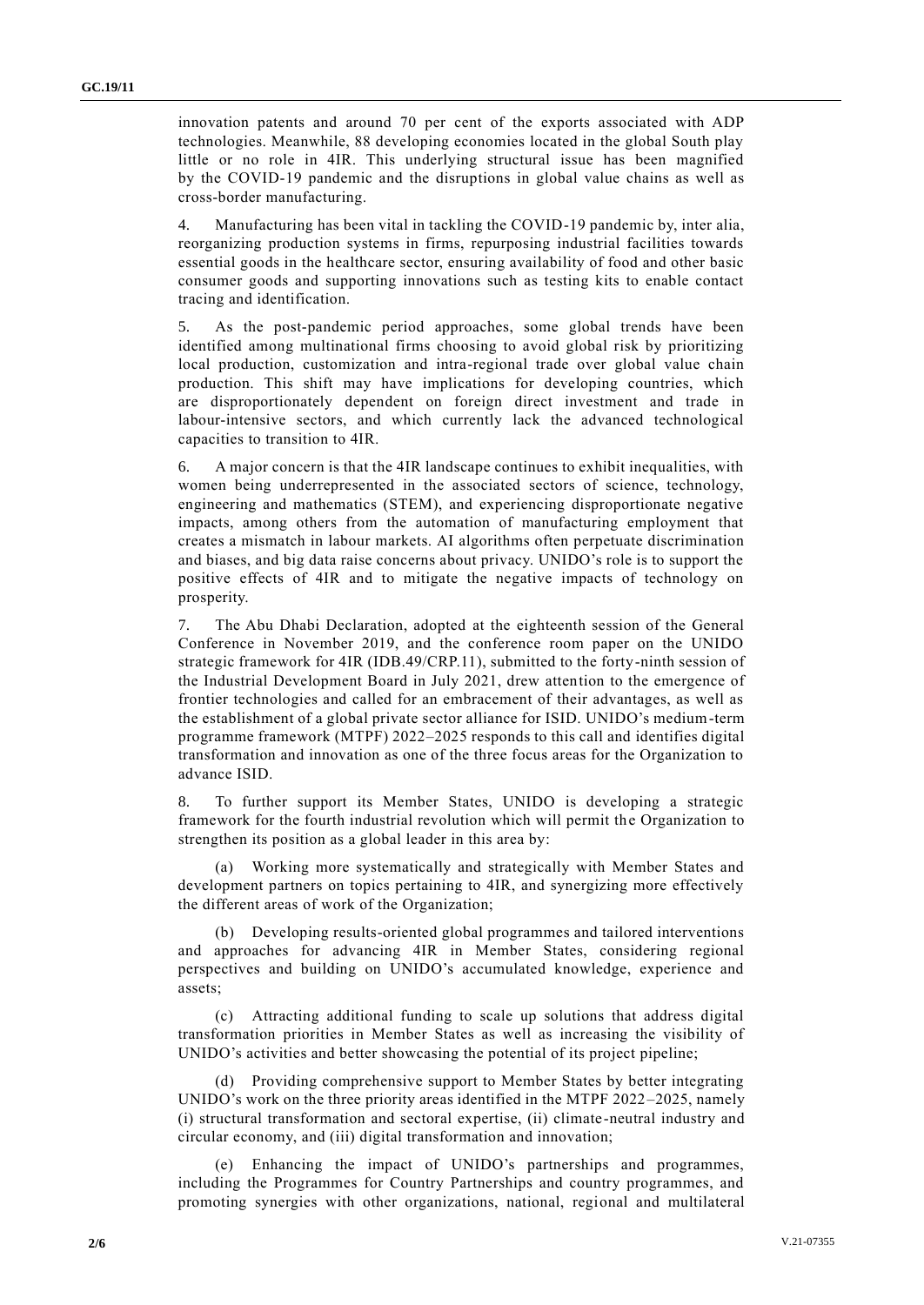development banks and the business sector at national, regional and international levels.

### **III. Strategic objectives and areas**

#### **A. UNIDO's global role to promote 4IR**

9. As the United Nations specialized agency with a mandate to promote ISID, UNIDO is uniquely placed to leverage its technical cooperation, policy and convening capacities to assist its Member States in their transition to 4IR.

10. On innovation and industrial sectoral policies, UNIDO possesses capabilities to scale up technologies and integrate them with the methodologies and tools to work on industrial sectors from value and supply chains to clusters. The Organization also has extensive programmes on science and technology parks, special economic zones and industrial parks to enhance technological and innovation ecosystems.

11. In terms of digital upskilling and vocational training, UNIDO aims to raise capacities in developing countries through its Learning and Knowledge Development Facility. It has also enabled digital policy learning during the pandemic through specially convened webinar series such as "ISID in the Age of 4IR", "Standards and Testing in Fighting COVID-19" and "Countering the Impacts of COVID-19 with International Standards".

12. On the level of partnerships and convening, UNIDO is active in reaching out to partners in the international private sector, the research community, the United Nations system and national governments through dedicated fora such as the Global Manufacturing and Industrialisation Summit (GMIS), which UNIDO co-chairs together with the Ministry of Industry and Advanced Technology of the United Arab Emirates.

13. In relation to normative activities and policy advice, UNIDO has increased its support to Member States with respect to 4IR. The Organization's discussion paper "Bracing for the New Industrial Revolution", webinar series "Making the Fourth Industrial Revolution Work for All" as well as the "Industrial Development Report 2020: Industrializing in the digital age", focused on the implications and challenges of 4IR for all countries. The UNIDO Knowledge Hub provides information on 4IR advances, both normative and operational, while the Industrial Analytics Platform provides a one-stop-shop for industrial data globally. The Organization has also established a methodology for leveraging blockchain technology in supply chains.

#### **B. UNIDO's 4IR strategic objectives and priority areas**

14. The 4IR strategic framework aims to make 4IR work for all by (i) advancing smart production for climate action, (ii) harnessing 4IR for economic development, and (iii) improving livelihoods using 4IR technologies. To support those goals, UNIDO advances on innovation ecosystems, skills and capacity-building, governance, partnerships, investment and infrastructure, with interventions at the micro (enterprise ecosystem), meso (governance) and macro levels (integrated policies at spatial domains).

15. The strategic objectives will fully integrate the United Nations principles of leaving no one behind and building back better with regard to gender equality and the empowerment of women, youth, elderly and vulnerable populations.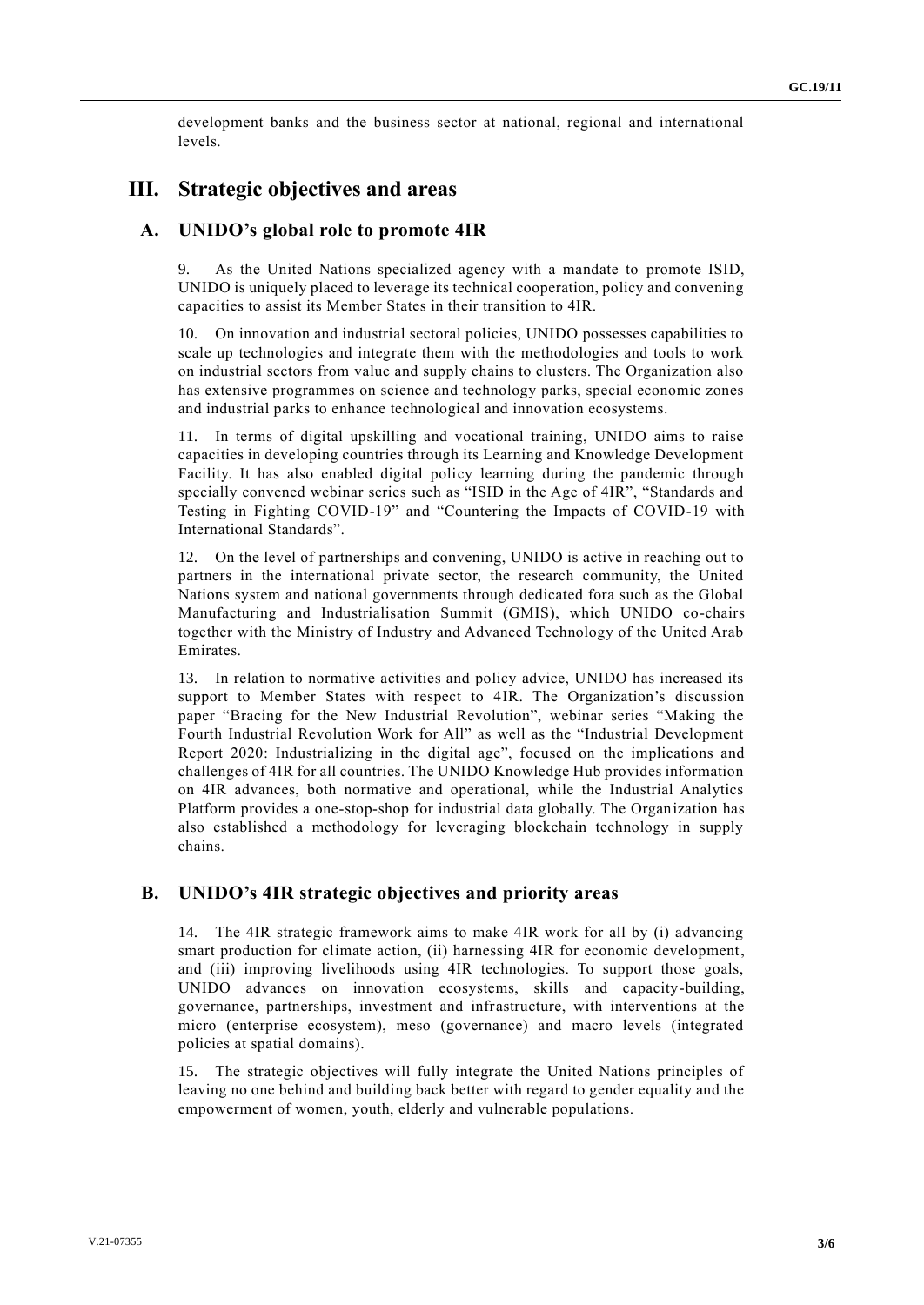*Strategic objective 1: Strengthen 4IR capacity-building for firms with implementation tools and methodologies*

16. To support the achievement of this strategic objective, UNIDO will:

(a) Improve digitalization at the firm level, developing modules and policy advisory tools on digitalization, digitization and innovation, in order to support firms to access frontier technologies;

(b) Support the digital transformation of firms through the implementation of 4IR strategies which consider products, processes, business models and logistics and which target key thematic areas to all Member States such as nature-based solutions, renewable energy, circular economy, smart agribusiness, and smart manufacturing;

(c) Increase firm level competitiveness, productivity and resilience with policy advisory tools, quantitative analysis and strategies, supporting firms in the design of extensive projects and programmes with frontier technologies.

*Strategic objective 2: Expand UNIDO's services on 4IR diagnostics, innovation and technology advice*

17. To expand UNIDO's 4IR services on governance at the institutional level, the Organization will:

(a) Expand capacity at the meso level to design, implement and evaluate 4IR technologies' contribution to productivity enhancement;

(b) Strengthen innovation ecosystems by improving linkages between stakeholders and institutions;

(c) Improve the business environment and facilitate dynamic entrepreneurship. Provide efficient and contextual advice to develop a national technology and innovation ecosystem and environment that embraces digital transformation with strong dynamic entrepreneurship and start-up capabilities.

#### *Strategic objective 3: Expand UNIDO's research and policy advice to enhance technology policies and strategies*

18. UNIDO's track record of developing research, policy advice, norms and standards across different sectors (agriculture, automotive, textile, fishery and pharmaceuticals inter alia) in Member States will enable us to:

(a) Enhance partnerships and investment to advance the design of national 4IR and industrial innovation programmes among Member States;

(b) Expand UNIDO's expertise on policy and engagement with standard-setting bodies and associations to support Member States in gaining benefits from new industrial models;

(c) Consolidate technology and innovation policies, basic infrastructure plans (information and communications technologies, and physical infrastructure) and soft skills (education, STEM and sector capabilities) to advance the knowledge-driven economy.

### **IV. Theory of change**

19. UNIDO's strategic framework is guided by a 4IR theory of change that presents how UNIDO's technical expertise and service areas will contribute to the advancement of the Sustainable Development Goals (SDGs) through ISID in the transition to the new industrial paradigm. UNIDO is undertaking an internal exercise to assess resources and capacities to support the 4IR transformational change. The main points of this approach are:

(a) As an immediate task, UNIDO will expand a programme and critical mass of 4IR tools and methodologies, as well as projects and programmes implemented as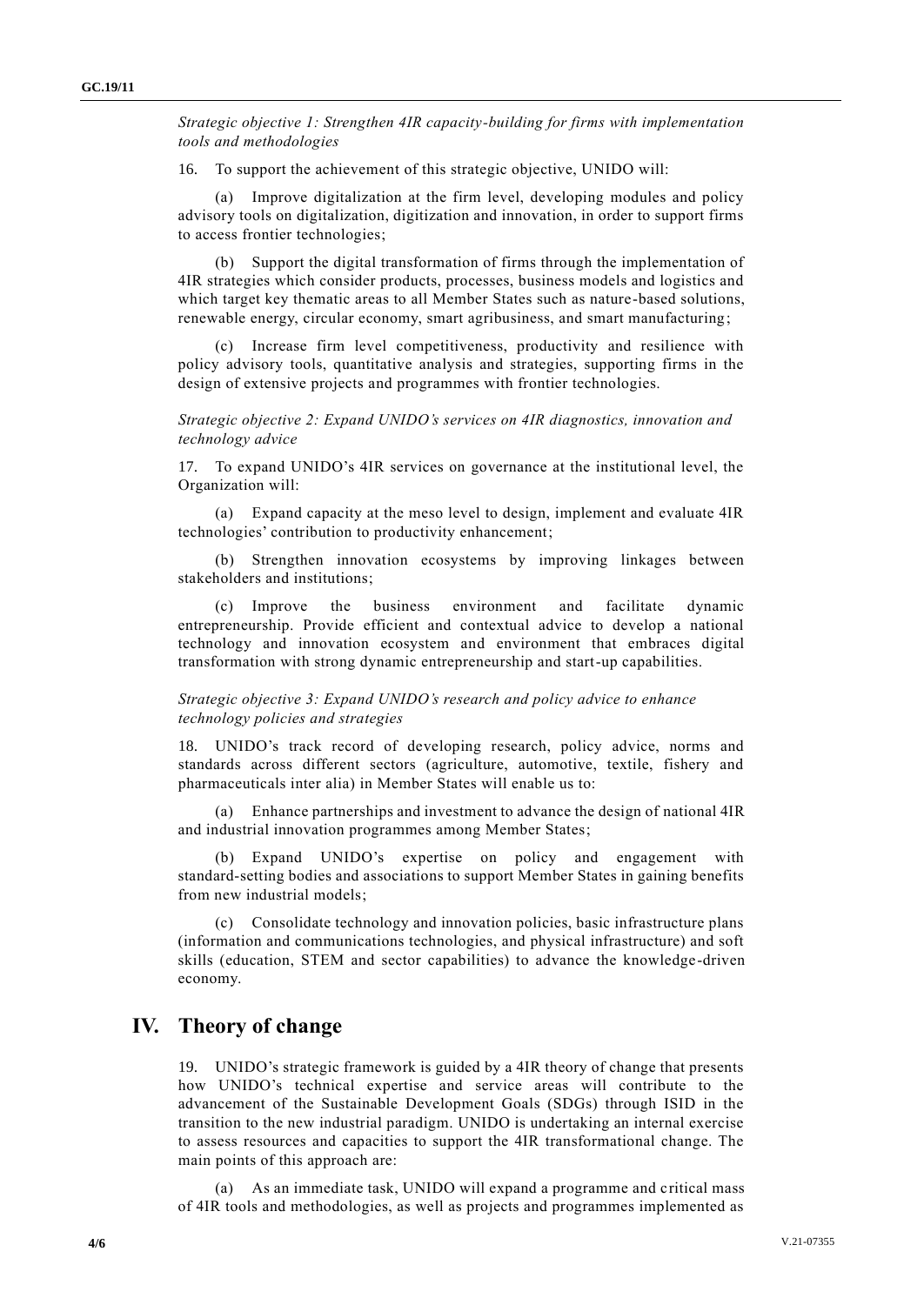part of the UNIDO 4IR strategic framework 2022-2030 to accelerate the achievement of the SDGs through ISID. An internal survey will provide baseline information on UNIDO's 4IR engagement, to advance internal 4IR capacity-building and digital transformation of processes;

(b) In the medium term, UNIDO will continue supporting firms and the public sector in the adoption of 4IR technologies and business practices. UNIDO's workforce will design methodologies and tools based on thematic and contextual interventions in sectors, countries and regions; conduct firm-level readiness and maturity assessments; review technical capacities, policies and strategies; and map gaps;

(c) By 2030, UNIDO aims to have assisted its Member States in adapting their industrial policies to 4IR. This will allow for the development of new programmes which have strong digital and innovation components in the areas of skills and capacity-building, governance, infrastructure and investment, all having digital transformation and prosperity at the centre to make 4IR work for all.

## **V. Action required of the Conference**

20. The Conference may wish to take note of the information contained in the present document.